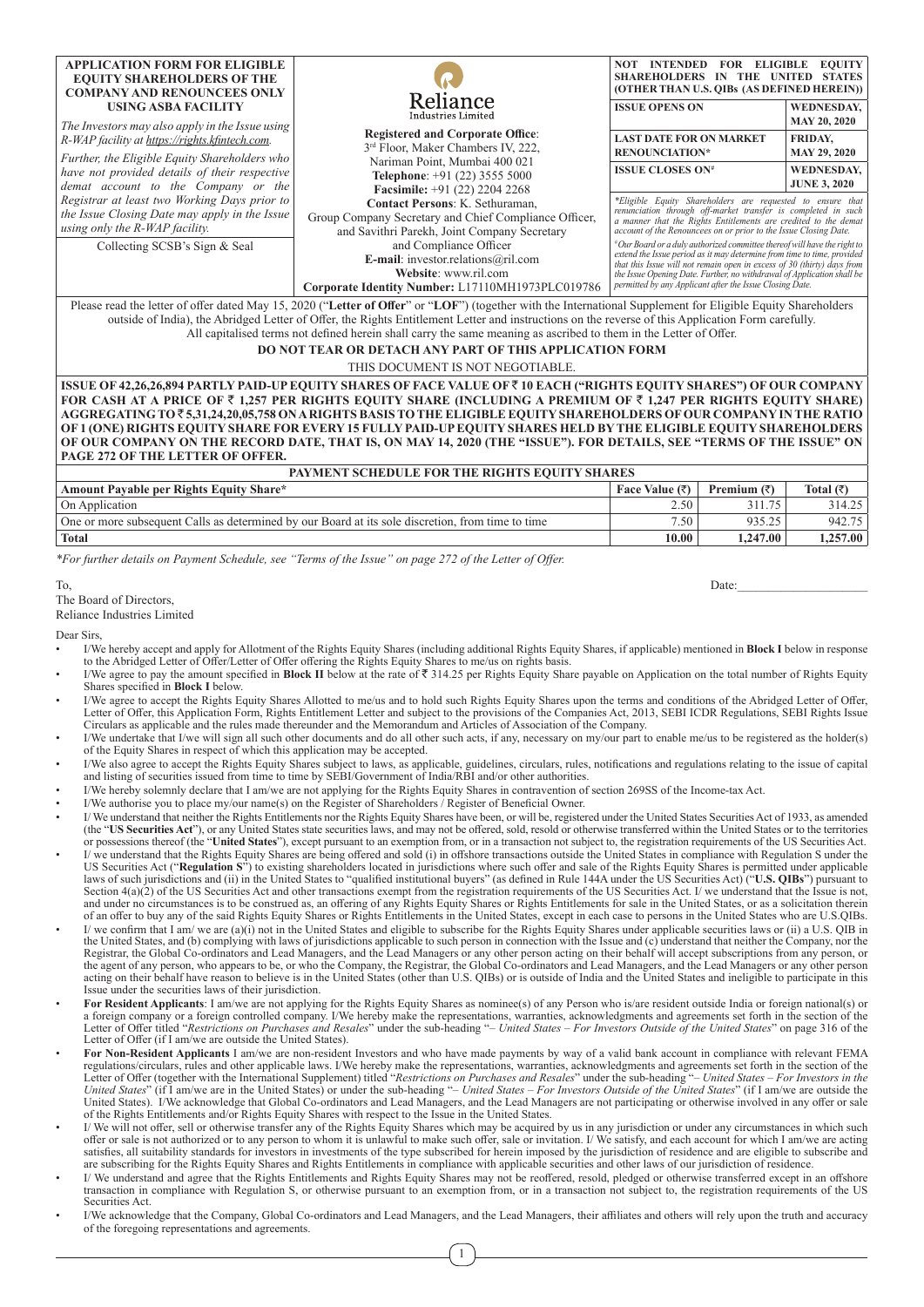# **1. NAME AND CONTACT DETAILS OF APPLICANT**

|                                                                                                                                                                                                                                                          | <b>Name of Sole/First Applicant</b>                                                                                                                                                                                                                                                                                                                                                                                                                                                                                                                                                                                                                                                                                                                                                                                                                                                                                                                                                                                                                         |                   |  |                                                                                                                               |  |  |                                                   |  |               |  |  |  |  |                 |  |  |                               |  |             |  |  |
|----------------------------------------------------------------------------------------------------------------------------------------------------------------------------------------------------------------------------------------------------------|-------------------------------------------------------------------------------------------------------------------------------------------------------------------------------------------------------------------------------------------------------------------------------------------------------------------------------------------------------------------------------------------------------------------------------------------------------------------------------------------------------------------------------------------------------------------------------------------------------------------------------------------------------------------------------------------------------------------------------------------------------------------------------------------------------------------------------------------------------------------------------------------------------------------------------------------------------------------------------------------------------------------------------------------------------------|-------------------|--|-------------------------------------------------------------------------------------------------------------------------------|--|--|---------------------------------------------------|--|---------------|--|--|--|--|-----------------|--|--|-------------------------------|--|-------------|--|--|
|                                                                                                                                                                                                                                                          | <b>Name of Second Applicant</b>                                                                                                                                                                                                                                                                                                                                                                                                                                                                                                                                                                                                                                                                                                                                                                                                                                                                                                                                                                                                                             |                   |  |                                                                                                                               |  |  |                                                   |  |               |  |  |  |  |                 |  |  |                               |  |             |  |  |
|                                                                                                                                                                                                                                                          | <b>Name of Third Applicant</b>                                                                                                                                                                                                                                                                                                                                                                                                                                                                                                                                                                                                                                                                                                                                                                                                                                                                                                                                                                                                                              |                   |  |                                                                                                                               |  |  |                                                   |  |               |  |  |  |  |                 |  |  |                               |  |             |  |  |
|                                                                                                                                                                                                                                                          | <b>Indian Address:</b>                                                                                                                                                                                                                                                                                                                                                                                                                                                                                                                                                                                                                                                                                                                                                                                                                                                                                                                                                                                                                                      |                   |  |                                                                                                                               |  |  |                                                   |  |               |  |  |  |  |                 |  |  |                               |  |             |  |  |
|                                                                                                                                                                                                                                                          |                                                                                                                                                                                                                                                                                                                                                                                                                                                                                                                                                                                                                                                                                                                                                                                                                                                                                                                                                                                                                                                             |                   |  |                                                                                                                               |  |  |                                                   |  |               |  |  |  |  |                 |  |  |                               |  |             |  |  |
|                                                                                                                                                                                                                                                          | Email:                                                                                                                                                                                                                                                                                                                                                                                                                                                                                                                                                                                                                                                                                                                                                                                                                                                                                                                                                                                                                                                      |                   |  |                                                                                                                               |  |  |                                                   |  |               |  |  |  |  |                 |  |  |                               |  |             |  |  |
|                                                                                                                                                                                                                                                          | Telephone/Mobile No.                                                                                                                                                                                                                                                                                                                                                                                                                                                                                                                                                                                                                                                                                                                                                                                                                                                                                                                                                                                                                                        |                   |  |                                                                                                                               |  |  |                                                   |  |               |  |  |  |  |                 |  |  |                               |  |             |  |  |
| 2.                                                                                                                                                                                                                                                       | PERMANENT ACCOUNT NUMBER (PAN)                                                                                                                                                                                                                                                                                                                                                                                                                                                                                                                                                                                                                                                                                                                                                                                                                                                                                                                                                                                                                              |                   |  |                                                                                                                               |  |  |                                                   |  |               |  |  |  |  |                 |  |  |                               |  |             |  |  |
|                                                                                                                                                                                                                                                          | <b>Sole/First Applicant</b>                                                                                                                                                                                                                                                                                                                                                                                                                                                                                                                                                                                                                                                                                                                                                                                                                                                                                                                                                                                                                                 |                   |  |                                                                                                                               |  |  |                                                   |  |               |  |  |  |  |                 |  |  |                               |  |             |  |  |
|                                                                                                                                                                                                                                                          | <b>Second Applicant</b>                                                                                                                                                                                                                                                                                                                                                                                                                                                                                                                                                                                                                                                                                                                                                                                                                                                                                                                                                                                                                                     |                   |  |                                                                                                                               |  |  |                                                   |  |               |  |  |  |  |                 |  |  |                               |  |             |  |  |
|                                                                                                                                                                                                                                                          | <b>Third Applicant</b>                                                                                                                                                                                                                                                                                                                                                                                                                                                                                                                                                                                                                                                                                                                                                                                                                                                                                                                                                                                                                                      |                   |  |                                                                                                                               |  |  |                                                   |  |               |  |  |  |  |                 |  |  |                               |  |             |  |  |
| 3.                                                                                                                                                                                                                                                       | <b>TYPE OF APPLICANTS (Please tick <math>\checkmark</math>) :</b> Resident Non-Resident                                                                                                                                                                                                                                                                                                                                                                                                                                                                                                                                                                                                                                                                                                                                                                                                                                                                                                                                                                     |                   |  |                                                                                                                               |  |  |                                                   |  |               |  |  |  |  |                 |  |  |                               |  |             |  |  |
| 4.                                                                                                                                                                                                                                                       | Note: Non-resident Applicants applying on non-repatriation basis should select "Resident".<br>DEPOSITORY ACCOUNT DETAILS : please provide your DP ID and Client ID (Please tick $\checkmark$ for NSDL or CDSL) :<br>For NSDL enter 8 digit DP ID followed by 8 digit Client ID / For CDSL enter 16 digit Client ID.                                                                                                                                                                                                                                                                                                                                                                                                                                                                                                                                                                                                                                                                                                                                         |                   |  |                                                                                                                               |  |  |                                                   |  |               |  |  |  |  |                 |  |  | <b>NSDL</b>                   |  | <b>CDSL</b> |  |  |
|                                                                                                                                                                                                                                                          |                                                                                                                                                                                                                                                                                                                                                                                                                                                                                                                                                                                                                                                                                                                                                                                                                                                                                                                                                                                                                                                             |                   |  |                                                                                                                               |  |  |                                                   |  |               |  |  |  |  |                 |  |  |                               |  |             |  |  |
| 5.                                                                                                                                                                                                                                                       | Note: Allotment of Rights Equity Shares shall be made in dematerialized form only.<br><b>APPLICATION DETAILS</b>                                                                                                                                                                                                                                                                                                                                                                                                                                                                                                                                                                                                                                                                                                                                                                                                                                                                                                                                            |                   |  |                                                                                                                               |  |  |                                                   |  |               |  |  |  |  |                 |  |  |                               |  |             |  |  |
|                                                                                                                                                                                                                                                          | Rights Equity Shares (Including additional Rights Equity Shares) applied for [ I ]                                                                                                                                                                                                                                                                                                                                                                                                                                                                                                                                                                                                                                                                                                                                                                                                                                                                                                                                                                          |                   |  |                                                                                                                               |  |  |                                                   |  |               |  |  |  |  |                 |  |  |                               |  |             |  |  |
|                                                                                                                                                                                                                                                          |                                                                                                                                                                                                                                                                                                                                                                                                                                                                                                                                                                                                                                                                                                                                                                                                                                                                                                                                                                                                                                                             |                   |  |                                                                                                                               |  |  |                                                   |  |               |  |  |  |  |                 |  |  |                               |  |             |  |  |
|                                                                                                                                                                                                                                                          |                                                                                                                                                                                                                                                                                                                                                                                                                                                                                                                                                                                                                                                                                                                                                                                                                                                                                                                                                                                                                                                             |                   |  | Total amount payable on application at $\overline{\tau}$ 314.25 per Rights Equity Share [II] = [I] x $\overline{\tau}$ 314.25 |  |  |                                                   |  |               |  |  |  |  |                 |  |  |                               |  |             |  |  |
|                                                                                                                                                                                                                                                          |                                                                                                                                                                                                                                                                                                                                                                                                                                                                                                                                                                                                                                                                                                                                                                                                                                                                                                                                                                                                                                                             | $($ ₹ in Figures) |  |                                                                                                                               |  |  |                                                   |  |               |  |  |  |  | $($ ₹ in Words) |  |  |                               |  |             |  |  |
|                                                                                                                                                                                                                                                          |                                                                                                                                                                                                                                                                                                                                                                                                                                                                                                                                                                                                                                                                                                                                                                                                                                                                                                                                                                                                                                                             |                   |  |                                                                                                                               |  |  |                                                   |  |               |  |  |  |  |                 |  |  |                               |  |             |  |  |
| 6.                                                                                                                                                                                                                                                       | PAYMENT DETAILS [IN CAPITAL LETTERS]                                                                                                                                                                                                                                                                                                                                                                                                                                                                                                                                                                                                                                                                                                                                                                                                                                                                                                                                                                                                                        |                   |  |                                                                                                                               |  |  |                                                   |  |               |  |  |  |  |                 |  |  |                               |  |             |  |  |
|                                                                                                                                                                                                                                                          | Amount blocked $(\bar{\tau}$ in figures) :<br>$($ ₹ in words)                                                                                                                                                                                                                                                                                                                                                                                                                                                                                                                                                                                                                                                                                                                                                                                                                                                                                                                                                                                               |                   |  |                                                                                                                               |  |  |                                                   |  |               |  |  |  |  |                 |  |  |                               |  |             |  |  |
|                                                                                                                                                                                                                                                          |                                                                                                                                                                                                                                                                                                                                                                                                                                                                                                                                                                                                                                                                                                                                                                                                                                                                                                                                                                                                                                                             |                   |  |                                                                                                                               |  |  |                                                   |  |               |  |  |  |  |                 |  |  |                               |  |             |  |  |
|                                                                                                                                                                                                                                                          | ASBA BANK Account No.                                                                                                                                                                                                                                                                                                                                                                                                                                                                                                                                                                                                                                                                                                                                                                                                                                                                                                                                                                                                                                       |                   |  |                                                                                                                               |  |  |                                                   |  |               |  |  |  |  |                 |  |  |                               |  |             |  |  |
|                                                                                                                                                                                                                                                          |                                                                                                                                                                                                                                                                                                                                                                                                                                                                                                                                                                                                                                                                                                                                                                                                                                                                                                                                                                                                                                                             |                   |  |                                                                                                                               |  |  |                                                   |  |               |  |  |  |  |                 |  |  |                               |  |             |  |  |
|                                                                                                                                                                                                                                                          |                                                                                                                                                                                                                                                                                                                                                                                                                                                                                                                                                                                                                                                                                                                                                                                                                                                                                                                                                                                                                                                             |                   |  |                                                                                                                               |  |  |                                                   |  |               |  |  |  |  |                 |  |  |                               |  |             |  |  |
|                                                                                                                                                                                                                                                          | I/We authorise the SCSB to block the amount specified above as part of the ASBA process. I/We confirm that I/we are making the payment towards my/our<br>Application through my/ our bank account only and not using any third party bank account for making such payment. Further, I/we confirm that the ASBA<br>Account is held in my/our own name.<br>I/We understand that on Application, Investors will have to pay ₹ 314.25 per Rights Equity Share, which constitutes 25% of the Issue Price and the balance<br>₹942.75 per Rights Equity Share, which constitutes 75% of the Issue Price, will have to be paid, on one or more Call(s), as determined the Board of Directors<br>of the Company at its sole discretion. Further, I/we understand that Rights Equity Shares in respect of which the Calls payable remain unpaid may be forfeited,<br>at any time after the due date for payment of the balance amount due in accordance with the Companies Act, 2013 and the Articles of Association.<br><b>SIGNATURE OF ASBA BANK ACCOUNT HOLDER</b> |                   |  |                                                                                                                               |  |  |                                                   |  |               |  |  |  |  |                 |  |  |                               |  |             |  |  |
|                                                                                                                                                                                                                                                          |                                                                                                                                                                                                                                                                                                                                                                                                                                                                                                                                                                                                                                                                                                                                                                                                                                                                                                                                                                                                                                                             |                   |  |                                                                                                                               |  |  |                                                   |  |               |  |  |  |  |                 |  |  |                               |  |             |  |  |
| Second Joint Account Holder<br>Sole/First Account Holder<br>Third Joint Account Holder<br>Note: Signature(s) as per the specimen recorded with the SCSB. In case of joint shareholders, all the joint shareholders must sign in the same sequence as per |                                                                                                                                                                                                                                                                                                                                                                                                                                                                                                                                                                                                                                                                                                                                                                                                                                                                                                                                                                                                                                                             |                   |  |                                                                                                                               |  |  |                                                   |  |               |  |  |  |  |                 |  |  |                               |  |             |  |  |
|                                                                                                                                                                                                                                                          | specimen recorded with the SCSB.                                                                                                                                                                                                                                                                                                                                                                                                                                                                                                                                                                                                                                                                                                                                                                                                                                                                                                                                                                                                                            |                   |  |                                                                                                                               |  |  |                                                   |  |               |  |  |  |  |                 |  |  |                               |  |             |  |  |
| 7.                                                                                                                                                                                                                                                       | <b>SIGNATURE OF APPLICANT(S)</b><br>I/We hereby confirm that I/we have read, understood and accept the terms and conditions of this Application Form, Rights Entitlement Letter, Abridged Letter<br>of Offer and Letter of Offer. I/we hereby confirm that I/we have read the Instructions for filling up this Application Form given overleaf. I/We understand that<br>in case of Allotment of Rights Equity Shares to me/us, my/our beneficiary account as mentioned in this Application Form would get credited to the extent of<br>allotted Rights Equity Shares.                                                                                                                                                                                                                                                                                                                                                                                                                                                                                       |                   |  |                                                                                                                               |  |  |                                                   |  |               |  |  |  |  |                 |  |  |                               |  |             |  |  |
|                                                                                                                                                                                                                                                          |                                                                                                                                                                                                                                                                                                                                                                                                                                                                                                                                                                                                                                                                                                                                                                                                                                                                                                                                                                                                                                                             |                   |  |                                                                                                                               |  |  |                                                   |  |               |  |  |  |  |                 |  |  |                               |  |             |  |  |
|                                                                                                                                                                                                                                                          | Second Joint Applicant<br>Sole/First Applicant<br>Third Joint Applicant                                                                                                                                                                                                                                                                                                                                                                                                                                                                                                                                                                                                                                                                                                                                                                                                                                                                                                                                                                                     |                   |  |                                                                                                                               |  |  |                                                   |  |               |  |  |  |  |                 |  |  |                               |  |             |  |  |
|                                                                                                                                                                                                                                                          | Note: Signature(s) as per the specimen recorded with the Depository. In case of joint shareholders, all the joint shareholders must sign in the same sequence as<br>per specimen recorded with the Depository.                                                                                                                                                                                                                                                                                                                                                                                                                                                                                                                                                                                                                                                                                                                                                                                                                                              |                   |  |                                                                                                                               |  |  |                                                   |  |               |  |  |  |  |                 |  |  |                               |  |             |  |  |
|                                                                                                                                                                                                                                                          |                                                                                                                                                                                                                                                                                                                                                                                                                                                                                                                                                                                                                                                                                                                                                                                                                                                                                                                                                                                                                                                             |                   |  |                                                                                                                               |  |  | <b>RELIANCE INDUSTRIES LIMITED - RIGHTS ISSUE</b> |  |               |  |  |  |  |                 |  |  |                               |  |             |  |  |
|                                                                                                                                                                                                                                                          |                                                                                                                                                                                                                                                                                                                                                                                                                                                                                                                                                                                                                                                                                                                                                                                                                                                                                                                                                                                                                                                             |                   |  |                                                                                                                               |  |  | <b>ACKNOWLEDGEMENT SLIP FOR APPLICANT</b>         |  |               |  |  |  |  |                 |  |  |                               |  |             |  |  |
| PAN                                                                                                                                                                                                                                                      | <b>Received from</b>                                                                                                                                                                                                                                                                                                                                                                                                                                                                                                                                                                                                                                                                                                                                                                                                                                                                                                                                                                                                                                        |                   |  |                                                                                                                               |  |  |                                                   |  |               |  |  |  |  |                 |  |  | <b>APPLICATION FORM NO.</b>   |  |             |  |  |
|                                                                                                                                                                                                                                                          | <b>DP ID and Client ID</b>                                                                                                                                                                                                                                                                                                                                                                                                                                                                                                                                                                                                                                                                                                                                                                                                                                                                                                                                                                                                                                  |                   |  |                                                                                                                               |  |  |                                                   |  |               |  |  |  |  |                 |  |  | Collecting SCSB's Sign & Seal |  |             |  |  |
|                                                                                                                                                                                                                                                          | Amount blocked( $\overline{\zeta}$ in figures)                                                                                                                                                                                                                                                                                                                                                                                                                                                                                                                                                                                                                                                                                                                                                                                                                                                                                                                                                                                                              |                   |  |                                                                                                                               |  |  |                                                   |  | Bank &        |  |  |  |  |                 |  |  |                               |  |             |  |  |
|                                                                                                                                                                                                                                                          |                                                                                                                                                                                                                                                                                                                                                                                                                                                                                                                                                                                                                                                                                                                                                                                                                                                                                                                                                                                                                                                             |                   |  |                                                                                                                               |  |  |                                                   |  | <b>Branch</b> |  |  |  |  |                 |  |  |                               |  |             |  |  |

|   | i, |
|---|----|
|   |    |
| I |    |
|   |    |
|   |    |

**ASBA Account No.** Date \_\_\_\_\_\_\_\_\_\_\_\_\_\_\_\_\_\_\_\_\_\_\_\_

**Tel. / Mobile No. Email Id:**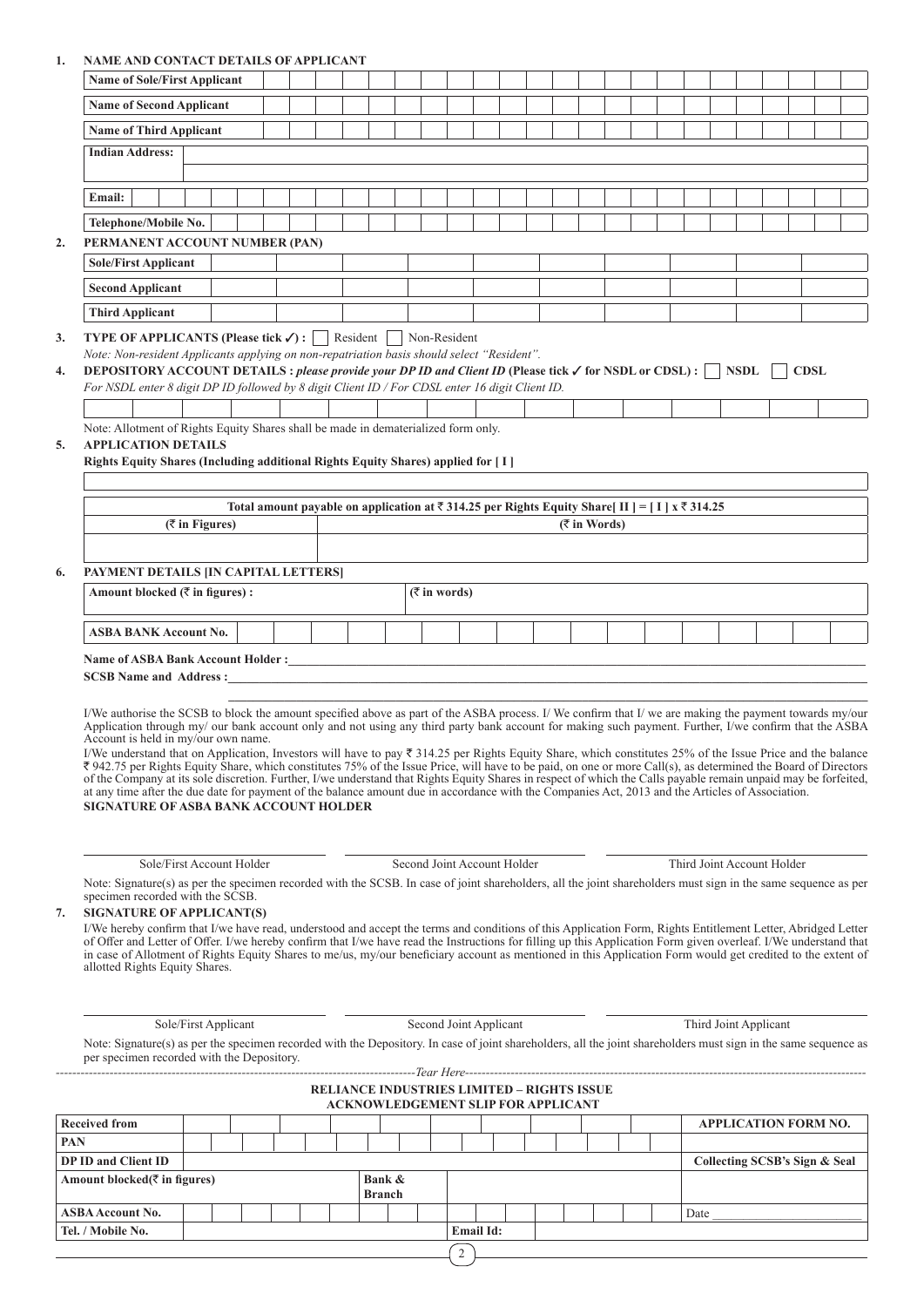#### **GENERAL INSTRUCTIONS**

- a) Please read the instructions carefully before filling this Application Form.
- b) Please read the Letter of Offer (together with the International Supplement for investors outside of India) carefully to understand the Application process and applicable settlement process. All references in this Application Form to the "Abridged Letter of Offer" are to the Abridged Letter of Offer read together with the Letter of Offer. For accessing the Letter of Offer, the Abridged Letter of Offer and the Application Form, please refer below links provided on page 4 of this Application Form.
- c) The Application Form can be used by both the Eligible Equity Shareholders and the Renouncees.
- **d) In accordance with Regulation 76 of the SEBI ICDR Regulations, SEBI Rights Issue Circulars and ASBA Circulars, all Investors desiring to make an Application in this Issue are mandatorily required to use either the ASBA process or the optional mechanism instituted only for resident Investors in this Issue, i.e., R-WAP. Investors should carefully read the provisions applicable to such Applications before making their Application through ASBA or using the R-WAP. For details, see "***- Procedure for Application through the ASBA Process***" and "***- Procedure for Application through the R-WAP***" on page 285 of the Letter of Offer.**
- e) Applications should be (i) submitted to the Designated Branch of the SCSB or made online/electronic through the website of the SCSBs (if made available by such SCSB) for authorising such SCSB to block Application Money payable on the Application in their respective ASBA Accounts, or (ii) filled on the R-WAP. Please note that on the Issue Closing Date, (i) Applications through ASBA process will be uploaded until 5.00 p.m. (Indian Standard Time) or such extended time as permitted by the Stock Exchanges, and (ii) the R-WAP facility will be available until 5.00 p.m. (Indian Standard Time) or such extended time as permitted by the Stock Exchanges.
- f) Eligible Equity Shareholders are requested to provide relevant details (such as copies of self-attested PAN and client master sheet of demat account etc., details/ records confirming the legal and beneficial ownership of their respective Equity Shares) to the Company or the Registrar not later than two Working Days prior to the Issue Closing Date, i.e., by Monday, June 1, 2020 to enable the credit of their Rights Entitlements by way of transfer from the demat suspense escrow account to their demat account at least one day before the Issue Closing Date, to enable such Eligible Equity Shareholders to make an application in this Issue, and this communication shall serve as an intimation to such Eligible Equity Shareholders in this regard.

In accordance with SEBI circular SEBI/HO/CFD/DIL2/CIR/P/2020/78 dated May 6, 2020, the Eligible Equity Shareholders, who hold Equity Shares in physical form as on Record Date and who have not furnished the details of their demat account to the Registrar or our Company at least two Working Days prior to the Issue Closing Date, will not be able to renounce their Rights Entitlements. Equity Shareholders holding shares in physical form can update the details of their respective demat accounts on the website of the Registrar (i.e., https://rights.kfintech.com). In accordance with the SEBI Rights Issue Circulars, (a) the Eligible Equity Shareholders, who hold Equity Shares in physical form as on Record Date; or (b) the Eligible Equity Shareholders, who hold Equity Shares in physical form as on Record Date and who have not furnished the details of their demat account to the Registrar or our Company at least two Working Days prior to the Issue Closing Date, desirous of subscribing to Rights Equity Shares **may also apply** in this Issue during the Issue Period subject to certain conditions. Such resident Eligible Equity Shareholders must check the procedure for Application by and credit of Rights Equity Shares in "- Procedure for Application by Eligible Equity Shareholders holding Equity Shares in physical form" and "- Credit and Transfer of Rights Equity Shares in case of Shareholders holding Equity Shares in Physical Form and disposal of Rights Equity Shares for non-receipt of demat account details in a timely manner" on pages 291 and 302, respectively of the Letter of Offer.

- g) An Investor, wishing to participate in this Issue through the ASBA facility, is required to have an ASBA enabled bank account with an SCSB, prior to making the Application. In case of Application through R-WAP, the Investors should enable the internet banking or UPI facility of their respective bank accounts. Please note that only those Investors who have a demat account can apply through ASBA facility.
- h) The Application should be complete in all respects. The Application Form found incomplete with regard to any of the particulars required to be given therein, and/or which are not completed in conformity with the terms of the Letter of Offer, Abridged Letter of Offer, the Rights Entitlement Letter and the Application Form are liable to be rejected. **The Application Form must be filled in English only.**
- i) In case of non-receipt of Application Form, Application can be made on plain paper mentioning all necessary details as mentioned under the section "*Terms of the Issue - Application on Plain Paper under ASBA process*" on page 288 of the Letter of Offer. An Eligible Equity Shareholder shall submit the plain paper Application to the Designated Branch of the SCSB for authorising such SCSB to block Application Money in the said bank account maintained with the same SCSB. Applications on plain paper will not be accepted from any address outside India.
- j) Applications should not to be submitted to the Bankers to the Issue or Escrow Collection Bank (assuming that such Escrow Collection Bank is not an SCSB), our Company or the Registrar or the Global Co-ordinators and Lead Managers, or the Lead Managers.
- k) In case of Application through ASBA facility, Investors are required to provide necessary details, including details of the ASBA Account, authorization to the SCSB to block an amount equal to the Application Money in the ASBA Account mentioned in the Application Form.
- l) All Applicants, and in the case of Application in joint names, each of the joint Applicants, should mention their PAN allotted under the Income-tax Act, irrespective of the amount of the Application. Except for Applications on behalf of the Central or the State Government, the residents of Sikkim and the officials appointed by the courts, **Applications without PAN will be considered incomplete and are liable to be rejected. With effect from August 16, 2010, the demat accounts for Investors for which PAN details have not been verified shall be "suspended for credit" and no Allotment and credit of Rights Equity Shares pursuant to this Issue shall be made into the accounts of such Investors**
- m) In case of Application through ASBA facility, all payments will be made only by blocking the amount in the ASBA Account. Furthermore, in case of Applications submitted using the R-WAP facility, payments shall be made using internet banking facility or UPI facility. Cash payment or payment by cheque or demand draft or pay order or NEFT or RTGS or through any other mode is not acceptable for application. In case payment is made in contravention of this, the Application will be deemed invalid and the Application Money will be refunded and no interest will be paid thereon.
- For physical Applications through ASBA at Designated Branches of SCSB, signatures should be either in English or Hindi or in any other language specified in the Eighth Schedule to the Constitution of India. Signatures other than in any such language or thumb impression must be attested by a Notary Public or a Special Executive Magistrate under his/her official seal. The Investors must sign the Application as per the specimen signature recorded with the SCSB.
- o) In case of joint holders and physical Applications through ASBA process, all joint holders must sign the relevant part of the Application Form in the same order and as per the specimen signature(s) recorded with the SCSB. In case of joint Applicants, reference, if any, will be made in the first Applicant's name and all communication will be addressed to the first Applicant
- p) Please note that Applications through ASBA may be submitted at all designated branches of the SCSBs available on the SEBI website at https://www.sebi.gov. in/sebiweb/other/OtherAction.do?doRecognisedFpi=yes&intmId=34, updated from time to time, or at such other website as may be prescribed by SEBI from time to time.
- q) Applicants are required to ensure that the number of Rights Equity Shares applied for by them do not exceed the prescribed limits under the applicable law.
- r) In terms of the Articles of Association, since the Company is a promoter of Jio Payments Bank Limited, in the event that any Application (other than applications from the promoters / persons comprising the promoter group / persons acting in concert with the promoters and promoter group of the Company) would result in the aggregate shareholding or voting rights of such Applicant and persons acting in concert with such Applicant to reach or exceed 5%, (or such other percentage as may be prescribed by the RBI, from time to time) of the post-Issue paid-up share capital of our Company, such Applicant would be required to submit a copy of the approval obtained from the RBI with the Application and send a copy of such approval to the Registrar at rilinvestor@kfintech.com. Such approval from the RBI should clearly mention the name(s) of the persons who propose to apply in this Issue and the aggregate shareholding of the Applicant in the pre-Issue paid-up equity share capital of our Company, if any. In case of any failure by such Applicant to submit such RBI approval, our Company may, at its sole discretion, decide to Allot such number of Rights Equity Shares, that will limit such resultant aggregate shareholding of the Applicant (whether direct or indirect, beneficial or otherwise, such Applicant and persons acting in concert with such Applicant) to less than 5% of the post-Issue paid-up equity share capital of our Company. However, such limit shall not be applicable to Applicants who, either individually or together with the persons acting in concert with such Applicant, hold in the aggregate, 5% or more of the pre-Issue total paid-up share capital of our Company.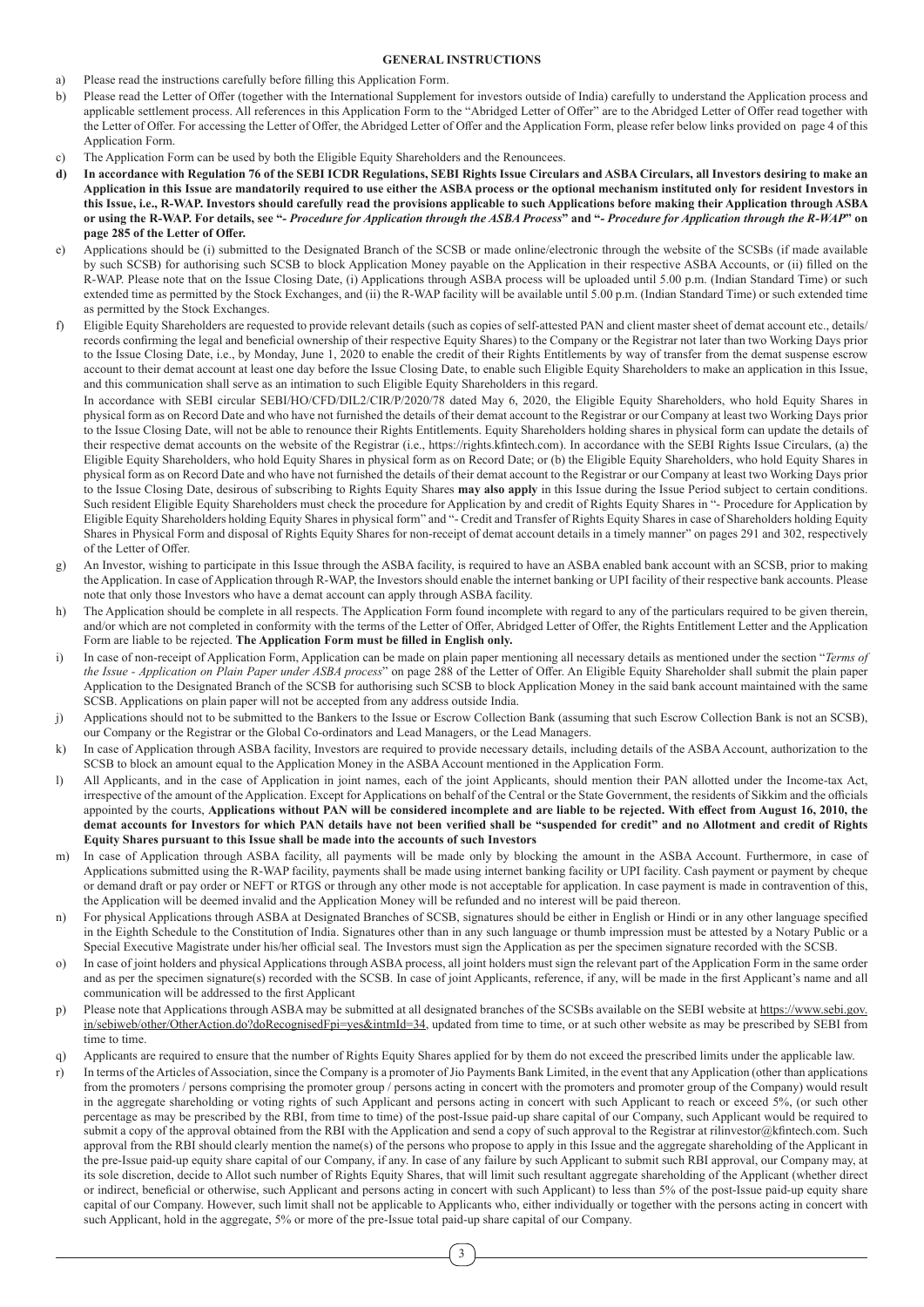- **s) The Applicants shall submit only one Application Form for the Rights Entitlements available in a particular demat account.** In case of Investors who have provided details of demat account in accordance with the SEBI ICDR Regulations, such Investors will have to apply for the Rights Equity Shares from the same demat account in which they are holding the Rights Entitlements and in case of multiple demat accounts, the Investors are required to submit a separate Application Form for each demat account.
- **t) Please note that Applications without depository account details shall be treated as incomplete and shall be rejected, except in case of Eligible Equity Shareholders who hold Equity Shares in physical form and are applying in this Issue in accordance with the SEBI Rights Issue Circulars through R-WAP.**
- u) Any Investor being an OCB is required not to be under the adverse notice of the RBI and to obtain prior approval from RBI for applying in this Issue and such approval should be submitted to Registrar to the Issue so that the same is received on or prior to the Issue Closing Date.
- v) Our Company reserves the right to treat as invalid any Application Form which: (i) appears to our Company or its agents to have been executed in, electronically transmitted from or dispatched from the United States (unless the Application Form is submitted by a U.S. QIB in the United States); (ii) does not include the relevant certifications set out in the Application Form, including to the effect that the person submitting and/or renouncing the Application Form does not have a registered address (and is not otherwise located) in the United States (unless the Application Form is submitted by a U.S. QIB in the United States), and such person is complying with laws of jurisdictions applicable to such person in connection with this Issue; or (iii) where either a registered Indian address is not provided or our Company believes acceptance of such Application Form may infringe applicable legal or regulatory requirements; and our Company shall not be bound to issue or allot any Rights Equity Shares in respect of any such Application Form.

### **LAST DATE FOR APPLICATION**

The last date for submission of the duly filled in the Application Form or a plain paper Application is Wednesday, June 3, 2020, i.e., Issue Closing Date. Our Board or any committee thereof may extend the said date for such period as it may determine from time to time, subject to the Issue Period not exceeding 30 days from the Issue Opening Date (inclusive of the Issue Opening Date).

If the Application Form is not submitted with an SCSB, uploaded with the Stock Exchanges and the Application Money is not blocked with the SCSB or if the Application Form is not accepted at the R-WAP, on or before the Issue Closing Date or such date as may be extended by our Board or any committee thereof, the invitation to offer contained in the Letter of Offer shall be deemed to have been declined and our Board or any committee thereof shall be at liberty to dispose of the Rights Equity Shares hereby offered, as provided under the section, "- Basis of Allotment" on page 300 of the Letter of Offer.

Please note that on the Issue Closing Date, (i) Applications through ASBA process will be uploaded until 5.00 p.m. (Indian Standard Time) or such extended time as permitted by the Stock Exchanges, and (ii) the R-WAP facility will be available until 5.00 p.m. (Indian Standard Time) or such extended time as permitted by the Stock Exchanges.

### **WITHDRAWAL OF APPLICATION**

An Investor who has applied in this Issue may withdraw their Application at any time during Issue Period by approaching the SCSB where application is submitted or sending the email withdrawal request to ril.rights@kfintech.com in case of Application through R-WAP facility. However, no Investor, whether applying through ASBA facility or R-WAP facility, may withdraw their Application post the Issue Closing Date.

#### **LIST OF SELF CERTIFIED SYNDICATE BANKS (SCSBs)**

The list of banks who have registered with SEBI to act as SCSBs for the ASBA Process is https://www.sebi.gov.in/sebiweb/other/OtherAction.do?doRecognisedFpi=yes&intmId=34

For this Issue, following banks would be acting as SCSB: 1. Allahabad Bank 2. Andhra Bank 3. Axis Bank Ltd 4. Bank of Baroda 5. Bank of India 6. Bank of Maharashtra 7. Barclays Bank PLC 8. BNP Paribas 9. Canara Bank 10. Catholic Syrian Bank Limited 11. Central Bank of India 12. CITI Bank 13. City Union Bank Ltd. 14. Corporation Bank 15. DBS Bank Ltd. 16. Dena Bank 17. Deutsche Bank 18. Dhanlaxmi Bank Limited 19. HDFC Bank Ltd. 20. HSBC Ltd. 21. ICICI Bank Ltd 22. IDBI Bank Ltd. 23. Indian Bank 24. Indian Overseas Bank 25. IndusInd Bank 26. J P Morgan Chase Bank, N.A. 27. Janata Sahakari Bank Ltd. 28. Karnataka Bank Ltd. 29. Karur Vysya Bank Ltd. 30. Kotak Mahindra Bank Ltd. 31. Mehsana Urban Co-operative Bank Limited 32. Nutan Nagarik Sahakari Bank Ltd. 33. Oriental Bank of Commerce 34. Punjab & Sind Bank 35. Punjab National Bank 36. Rajkot Nagarik Sahakari Bank Ltd 37. RBL Bank Limited 38. South Indian Bank 39. Standard Chartered Bank 40. State Bank of India 41. SVC Co-operative Bank Ltd. 42. Syndicate Bank 43. Tamilnad Mercantile Bank Ltd. 44. The Ahmedabad Mercantile Co-Op. Bank Ltd. 45. The Federal Bank 46. The Jammu & Kashmir Bank Limited. 47. The Kalupur Commercial Cooperative Bank Ltd. 48. The Lakshmi Vilas Bank Ltd. 49. The Saraswat Co-Opearative Bank Ltd 50. The Surat Peoples Co-op Bank Ltd 51. TJSB Sahakari Bank Ltd 52. UCO Bank 53. Union Bank of India 54. United Bank of India 55. Vijaya Bank 56. YES Bank Ltd 57. DCB Bank 58. Bandhan Bank 59. GP Parsik Sahakari Bank Limited 60. AU Small Finance Bank

In terms of SEBI Rights Issue Circulars and MCA clarification, Application Form, Rights Entitlement Letter and Abridged Letter of Offer was dispatched to the Eligible Equity Shareholders, through email.

Eligible Equity Shareholders can obtain the details of their respective Rights Entitlements from the website of the Registrar (i.e., https://rights.kfintech.com) by entering their DP ID and Client ID or Folio Number (in case of Eligible Equity Shareholders holding Equity Shares in physical form) and PAN. The link for the same shall also be available on the website of our Company (i.e., www.ril.com).

Investors can access the Letter of Offer (together with the International Supplement for investors outside of India on websites of Company, Registrar, Global Co-ordinators and Lead Managers and the Lead Managers), the Abridged Letter of Offer and the Application Form (provided that such Investor is eligible to subscribe for the Rights Equity Shares under applicable securities laws) on the websites of:

(i) Company at www.ril.com;

- (ii) the Registrar at https://rights.kfintech.com;
- (iii) the Global Co-ordinators and Lead Managers i.e. JM Financial Limited at www.jmfl.com and Kotak Mahindra Capital Company Limited at www. investmentbank.kotak.com; and the Lead Managers comprising (a) Axis Capital Limited at www.axiscapital.co.in, (b) BNP Paribas at www.bnpparibas. co.in, (c) Citigroup Global Markets India Private Limited at www.online.citibank.co.in/rhtm/citigroupglobalscreen1.htm, (d) DSP Merrill Lynch Limited at www.ml-india.com, (e) Goldman Sachs (India) Securities Private Limited at www.goldmansachs.com, (f) HDFC Bank Limited at www.hdfcbank.com, (g) HSBC Securities and Capital Markets (India) Private Limited at www.hsbc.co.in/1/2/corporate/equities-global-investment-banking, (h) ICICI Securities Limited at www.icicisecurities.com, (i) IDFC Securities Limited at www.idfc.com/capital/index.htm, (j) J.P. Morgan India Private Limited at www.jpmipl. com, (k) Morgan Stanley India Company Private Limited at www.morganstanley.com/about- us/global-offices/asia-pacific/india, and (l) SBI Capital Markets Limited at www.sbicaps.com;

(iv) the Stock Exchanges at www.bseindia.com and www.nseindia.com; and

(v) the R-WAP at https://rights.kfintech.com.

- The Investors can visit following links for the below-mentioned purposes:
- Frequently asked questions and online/ electronic dedicated investor helpdesk for guidance on the Application process and resolution of difficulties faced by the Investors: https://rights.kfintech.com
- Updation of Indian address/ email address/ mobile number in the records maintained by the Registrar or our Company: https://rights.kfintech.com
- Updation of demat account details by Eligible Equity Shareholders holding shares in physical form: https://rights.kfintech.com
- Submission of self-attested PAN, client master sheet and demat account details by non-resident Eligible Equity Shareholders: rilinvestor@kfintech.com